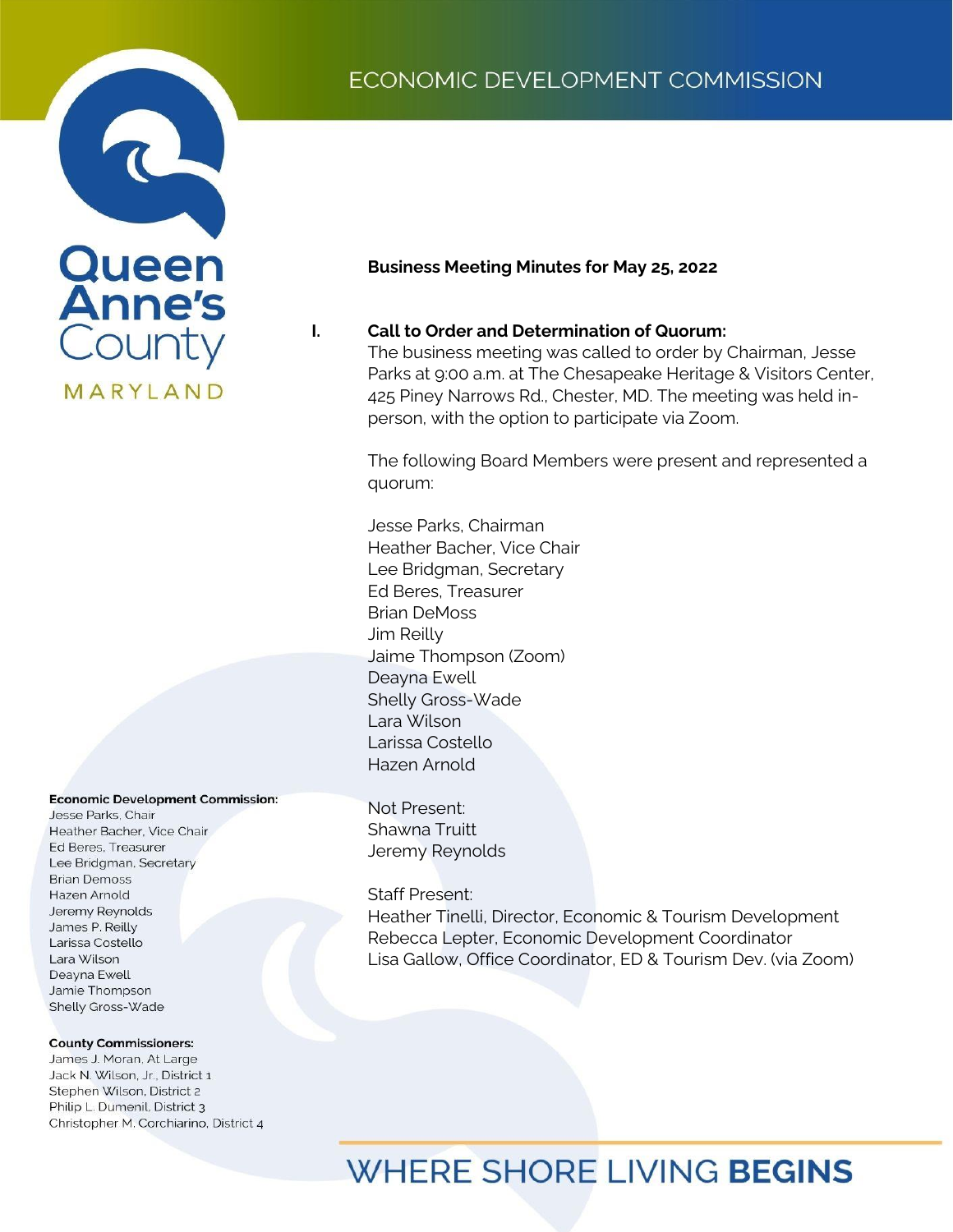#### Others present:

Jack Wilson, Queen Anne's County Commissioner Gigi Windley, Director, Kent Narrows Development Foundation Nancy LaJoice, Sr. Business Dev. Representative, Dept. of Commerce (Zoom) Mike Arntz, Community Liaison, Congressmen Andy Harris Connie Dean, Career Tech. Liaison, QAC Economic & Tourism Development Steve Johnson, Planner, QAC Planning & Zoning Paige Tilghman, Economic Development Manager, Town of Centreville Jody Schulz, Owner, Fisherman's Village, KN Boatel, Hyatt and KNDF Chair Grayson Middleton, Eastern Shore Outreach Coord., Office of Governor Hogan Linda Friday, President, Queen Anne's County Chamber of Commerce (Zoom) John Foster, SVN-Miller Commercial Real Estate Lanette Power-Waters, Communication Specialist, QAC Board of Education

#### **II. Approval of Agenda and Minutes:**

Agenda: On a motion made by Heather Bacher and seconded by Jim Reilly, the May meeting agenda was approved by a unanimous vote of all members present.

Minutes: On a motion made by Heather Bacher and seconded by Jim Reilly, the April meeting minutes were approved by a unanimous vote of all members present.

- **III. Treasurers Report:** Mr. Beres, Treasurer, stated the account managed by Chesapeake Charities has a current balance of \$2,803.26.
- **IV. Commissioners Report:** Queen Anne's County Commissioner, Jack Wilson, provided an update to the board on behalf of the County Commissioners:
	- **A.** At the previous evenings' County Commissioner's meeting the Comprehensive Plan was passed.
	- **B.** The third and final Public Budget Hearing Meeting is scheduled for this evening. There will be no tax increases.
	- **C.** The Commissioners anticipate another round of A.R.P.A. (American Rescue Plan Act) funding in July which they will utilize for infrastructure projects.
	- **D.** Governor Hogan's 50-million-dollar Bill passed which will allocate 10 million to each Regional Council in the state. Kent, Queen Anne's, and Cecil counties will be the beneficiaries for the Upper Shore Regional Council. Each county will receive 2.9 million and 1.3 million will be used for regional projects.

Funds will be vetted through Economic Development departments. Some projects that have been discussed for the county funds include:

i. Refurbish the 4-H Park- Currently utilized for the QAC Fair and Ag Events and potentially host the Delmarva Chicken Festival.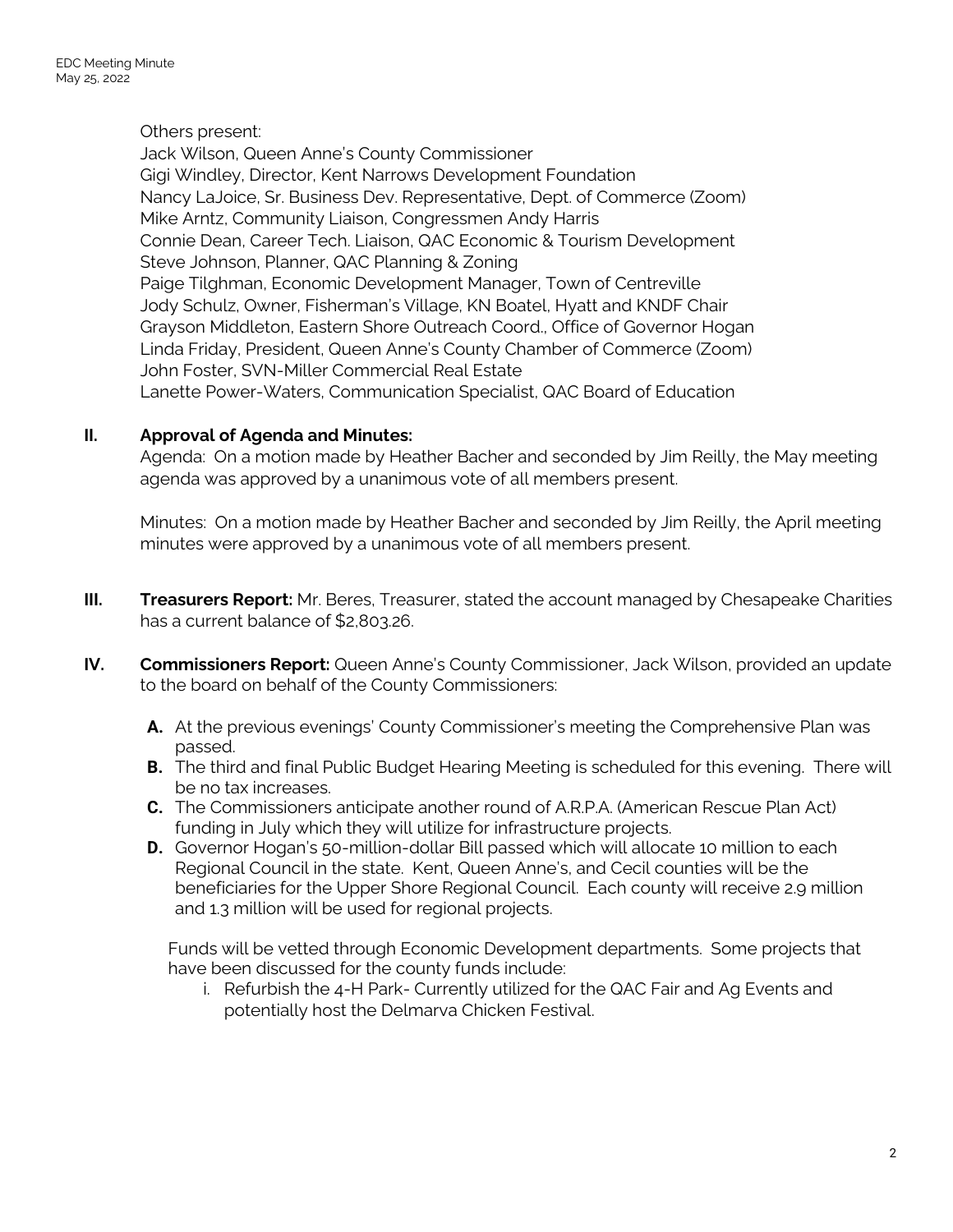- 1. Building Repairs
- 2. Wi-Fi Hook-Up
- 3. Phone Connection
- 4. Stormwater Management
- 5. Broadband upgrade/expansion in the Chesapeake Bay Business Park

Regional Funds may be utilized to create a Regional Technology Center at Chesapeake College and support the CTE programs to focus on more career path options for students.

- **V. Department of Economic & Tourism Development Update:** Heather Tinelli, Director of ED & Tourism Development, provided an update for the EDC members and liaisons.
	- **A.** The department has finalized the grant writing for the Ferry Project Feasibility Study and the County Commissioners have approved the \$25,000 matching funds needed, should the grant be awarded. The department continues with weekly planning meetings with Visit Annapolis, Anne Arundel, Somerset, Talbot, St. Mary's, and Calvert counties. AA County and Visit Annapolis are the lead on the application, but QAC has provided a great deal of ED support.
	- **B.** Staff has recently attended ribbon cutting ceremonies for KI Urgent Care, Refill Goodness and Libbey's (formerly Hemingway's Restaurant).
	- **C.** Eastern Shore Urgent Care, which will be in north county, was awarded an EDIF loan to purchase radiology equipment.
	- **D.** S.C.O.R.E. members continue to meet with EDIF recipients to support and offer guidance with business strategies and goals.
	- **E.** Staff recently toured Signtex, a company located in Grasonville that specializes in manufacturing of architectural quality emergency lighting systems.
	- **F.** Staff have been participating on the Broadband Advisory Committee to help facilitate the potential upgrade/expansion of broadband access for businesses in the Chesapeake Bay Business Park
	- **G.** The department is looking to revamp the Revolving Loan Fund that has not been utilized in many years. This could help businesses that are looking to expand or start up.
	- **H.** Staff attended the Chamber of Commerce Regional Mixer held at Chesapeake College.
	- **I.** Continue to meet one on one with other local ED Departments. Most recently have met with Talbot, Visit Annapolis, Kent, and Caroline Counties to discuss current projects, goals and ways in which departments can collaborate.
	- **J.** Ms. Tinelli stated she is still in the interview process to replace the Marketing & Tourism Destination Specialist position and hopes to have news to share soon.
	- **K.** Continue to meet monthly with Media One to discuss statistics and tracking results for digital marketing campaign.
	- **L.** Created a new full-page ad for summer season and have utilize in latest Chesapeake Bay Magazine and Edible Delmarva ads.
	- **M.** Continue to attend regular MD DMO meetings hosted by Md Tourism.
	- **N.** Met with members of the Watermen's Association to begin planning for the 2022 Crab Basket Tree event.
	- **O.** Bay Bridge Run is set for Nov. 12, 2023, and the department is currently working with Corrigan Sports to develop the MOU with the county and MDTA. Working with Corrigan to support their needs as well as the need for the county tourism assets to be adequately met.
	- **P.** The department continues to support the Stevensville A&E District Board which have recently created By-Laws as well as a MOU with the county. Both will now be submitted at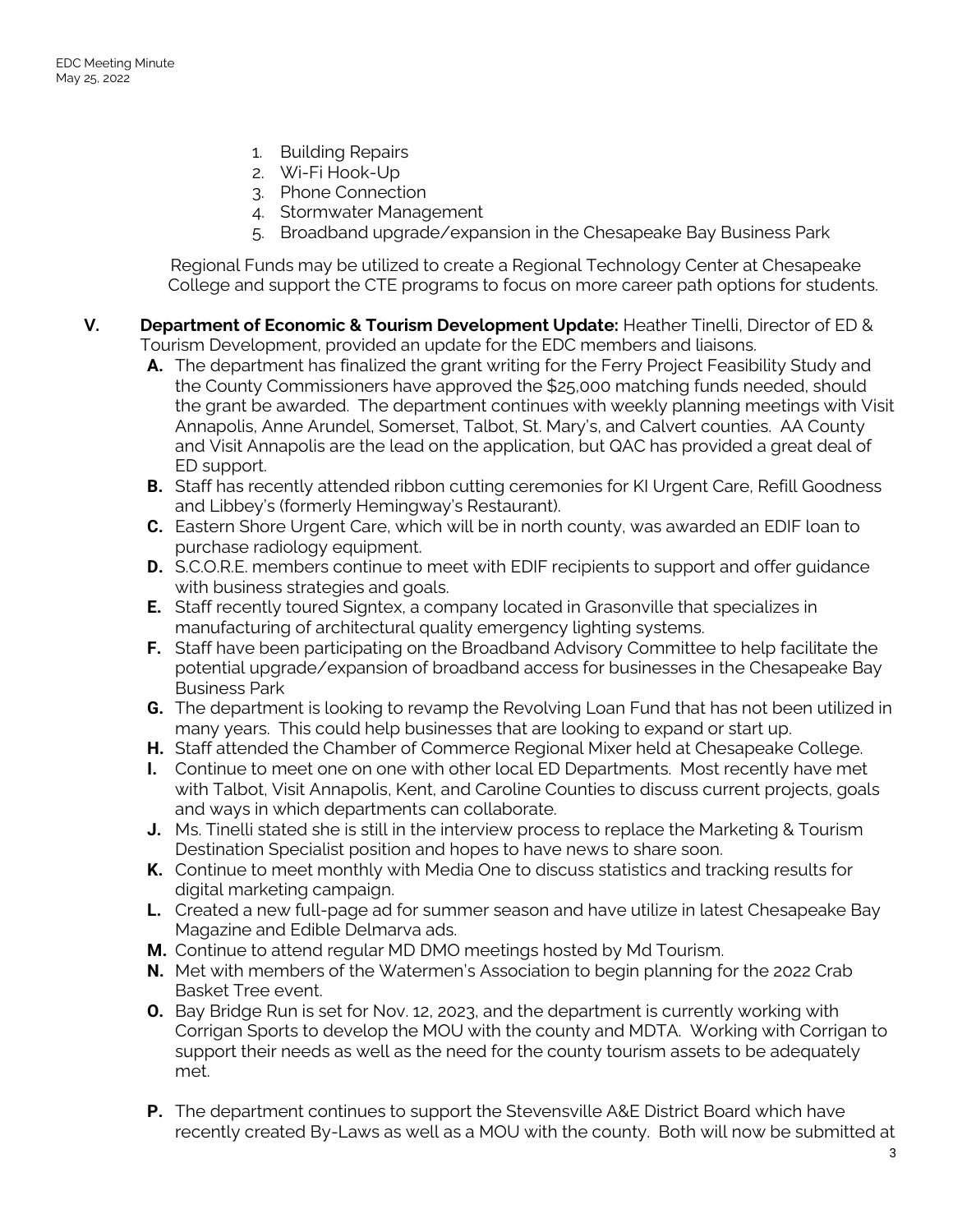the next Commissioners meeting for approval. The committee continues to work through the restructuring process as they prepare for their 10-year District Renewal through MD State Art Council in 2023. They have also applied for a \$50,000 Safety Grant for traffic calming projects in downtown as well as a \$10,000 Grant to rebuild their website and support other projects.

- **Q.** The KI Historical Society hosted Kent Island Day on May 21st. Staff participated in the parade.
- **VI. Economic Development**: Rebecca Lepter provided additional ED information.
	- **A.** Ms. Lepter continues to work with Sudlersville on their Sustainable Community Action Plan. The department gave a presentation to the Council of Governments and sent a request to all the municipalities asking for information that is needed to assist them with enhancing their economic development strategies and infrastructure.
	- **B.** Ms. Lepter shared details of the Workforce Recruitment & Retention Workshop that QAC ED will be cohosting with QAC Chamber of Commerce on June 9<sup>th</sup> here in the Barrett Room at 8:30 a.m. A panel of 6 speakers to speak to local businesses regarding workforce development resources that are available to employers.
- **VII. Workforce Development:** Connie Dean, Career Technology Liaison, shard updates regarding current activities and projects.
	- **A.** Recently created a rack card that contains a QR code linking directing to the Workforce Development landing page of the Choose Queen Anne's website. This rack card was disseminated to all seniors in the graduation packets given to them the last week of school. A mass email also went out to businesses encouraging them to share entry level positions that will be posted on our website. Outreach efforts resulted in a strong response from the business community. Ms. Dean is loading all the job listings onto the website and will be working with Kent County High School today to set up the same program.
	- **B.** Maryland Business Round Table A program that trains business leader volunteers to give lessons on financial literacy, career development as well as their experience, advice, and business details to prepare and motivate students. QAC has not been active with the program because most volunteers are on the western shore, but Ms. Dean has been trained and is providing opportunities for other business leaders in our area to be trained as well. The program also offers other services like mock interviews and other valuable lessons.

## **VIII. Liaison Reports**

- **A. Kent Narrows Development Foundation:** Gigi Windley, Executive Director provided an update on behalf of the Kent Narrows Development Foundation:
	- i. KNDF receive a \$100,ooo Safety Grant for pedestrian wayfinding**.**
	- The proposed Text Amendments that were discussed at the last EDC meeting will be presented after the Comp Plan. The dates have not been released yet but KNDF will be watching those closely.
	- iii. KNDF did a piece with Delmarva Life on WBOC, and she will be posting links to that on their website.
	- iv. Hyatt place is coming along nicely and hoping for a late fall opening.
	- v. The Dock House Restaurant is hoping for a July opening.
	- vi. Getting ready to produce their updated version of their Travel Guide.
	- vii. Kent Narrows hotels have shared that they are experiencing more leisure travel throughout the weekdays as opposed to previous years when it was more concentrated on the weekends.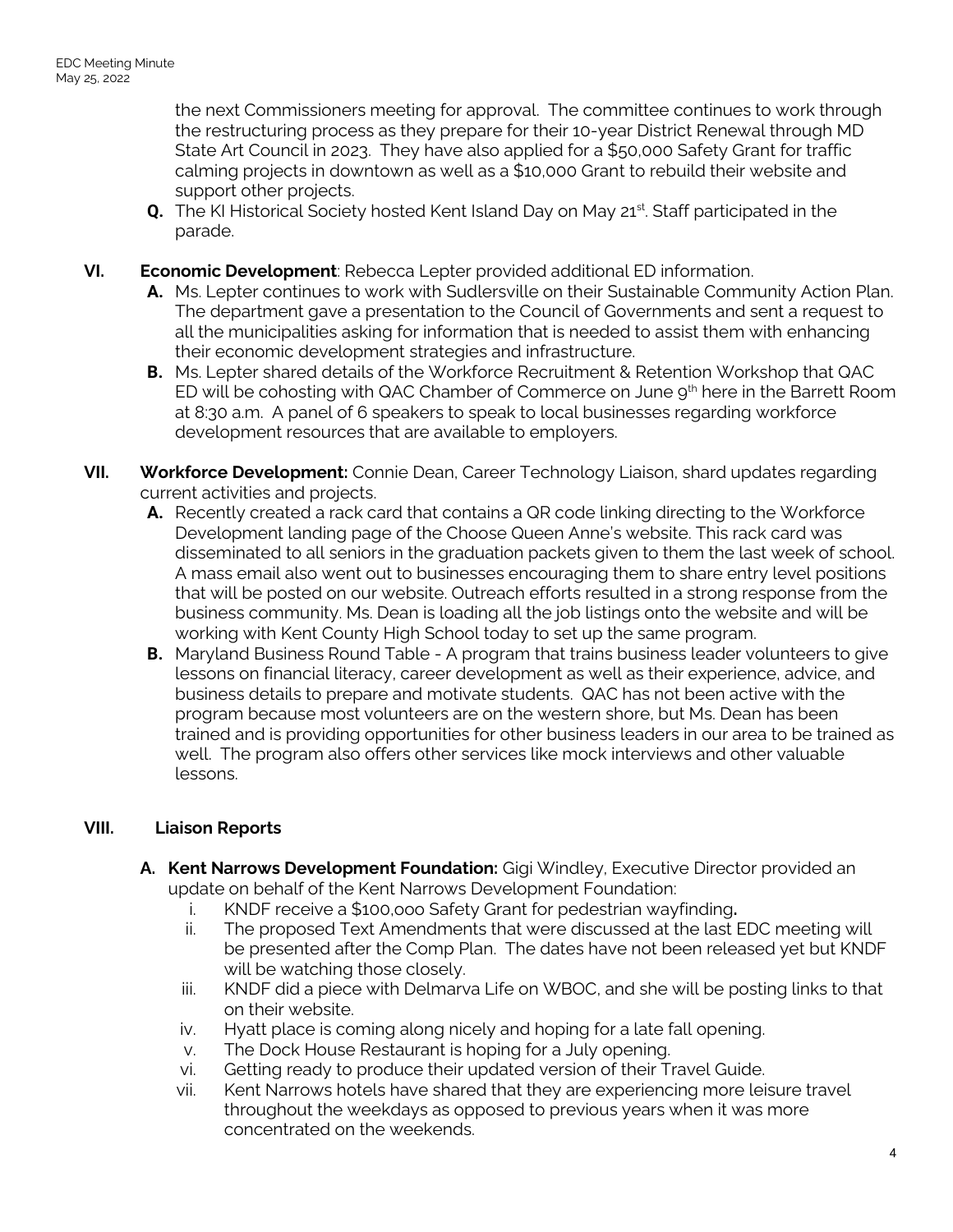- viii. Recently updated their Kent Narrows Visitors Map.
- ix. Chesapeake Motoring Festival will be at the KI Yacht Club on June  $4<sup>th</sup>$  and  $5<sup>th</sup>$ . .
- x. KI Yacht Club is sponsoring an Air Force/National Guard Band Concert on June  $25<sup>th</sup>$ . .
- **B. QAC Chamber of Commerce-** Linda Friday, President, provided updates:
	- Hosted their annual golf tournament two weeks ago.
	- ii. Working with businesses in the business park doing certifications for those businesses that ship outside of the country. When shipping outside of the country the businesses must have their product certified by a Chamber of Commerce.
	- iii. Continue to work on health insurance opportunities for small businesses. Previously, the number of employees was required to be 10 or under but has now been raised to 15. They are hoping to be able to offer the insurance through the Chamber by July of 2023. Hopefully will provide an affordable solution to small business owners who can offer health insurance as an incentive.
	- iv. Hoping to use some of the Upper Shore Regional Council Grant funding to bring back Project Bright Future.
	- v. Have attended many ribbon cutting ceremonies for local businesses that are opening or expanding.
	- vi. The QAC Chamber will once again be organizing the QAC Goes Purple Campaign in September with a kickoff event in downtown Centreville on September 10<sup>th</sup>, 2022.
	- vii. Hosted the Regional Chamber Mixer at Chesapeake College and recognized Buck Duncan.
- **C. Real Estate Update:** Ed Beres, Executive with RE/MAX Realtor, provided an update for the committee.
	- i. Residential real estate is still going strong.
	- ii. Still have a major issue with inventory.
	- iii. First time in years that the National Association of Realtors has seen a decrease in agents. Lost 30,000 last month nationwide.
	- iv. QAC as a whole is getting 106% of the list price.
	- v. Active days on the market for QAC as a whole is 32 days.
	- vi. At the end of April, the entire county had 127 active listings compare to 5-year average of 267.
- **D. Chesapeake College**: Dave Harper, VP of Workforce & Academic Programs at Chesapeake College provided was unable to attend but provided an update that Jesse Parks shared with the committee:

Chesapeake College continues to partner with the Workforce Investment Board to host Program Advisory Council meals semi-annually. These provide an avenue for business and industry experts to inform curriculum, lab equipment, and other instructional decisions. The next event will be a fall breakfast on our campus. Individuals interested in serving should please send an email to Marci Leach, Director for Program Development: [mleach@chesapeake.edu](mailto:mleach@chesapeake.edu)

Yesterday MSDE approved the College's Maryland Lead Grant proposal, positioning Chesapeake as a partner in helping expand the pipeline for local teachers, through the "Grow Your Own" initiative. The College looks forward to partnering with K-12 partners on this important initiative. On Wednesday, May 11, Chesapeake hosted the Shore Leadership group, featuring campus tour and discussion of workforce programming and economic development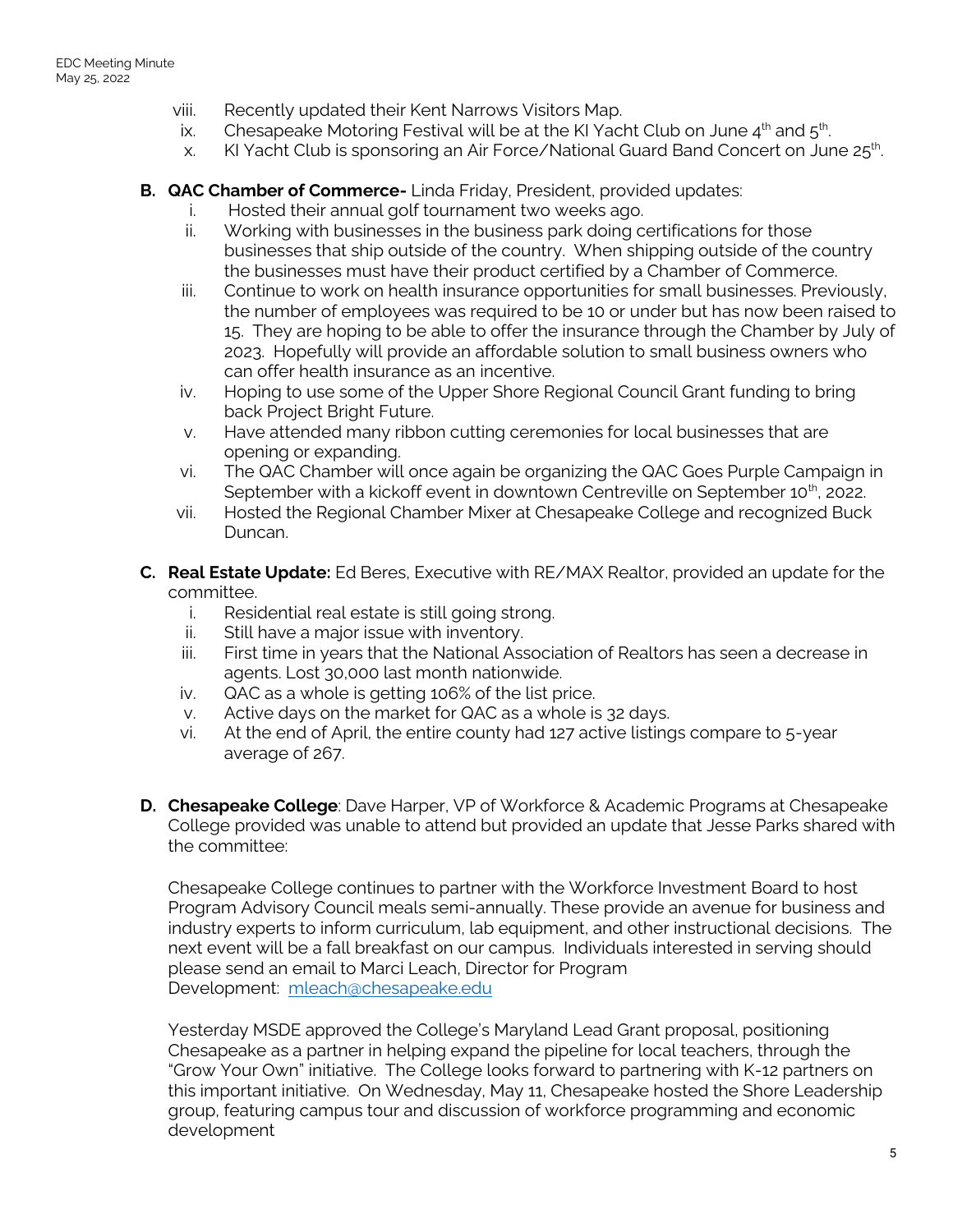- **E. QAC Planning and Zoning**-Steve Johnson, Planner with QAC Planning and Zoning, provided an update.
	- i. Eastern Shore Mixed Use Development for commercial/apartments received final signatures.
	- ii. Two concept plans are going to Planning Commission on June  $9<sup>th</sup>$ . One is the Chesapeake Square Apartments and the second is KI Crossing off Piney Creek Road.
	- iii. Received an application from Mallard Homes for an apartment building directly behind Cult Classic
	- iv. Text Amendments are scheduled to go to Planning Commission on June  $9<sup>th</sup>$ . .
- **F. MD Department of Commerce-** Nancy LaJoice, Sr. Business Development Representative, had to excuse herself early from the meeting but provided an update that Ms. Gallow shared with the committee members.

Our employers continue to struggle with recruiting efforts. The good news is it is not a local or regional challenge. All states are facing this. The supply chain issues are also a top challenge that are affecting business growth.

- **G. Town of Centreville-** Paige Tilghman, Economic Development Director, shared an update for the Town of Centreville.
	- i. Town of Centreville continues to work on its Comp Plan and is hoping to have it ready for approval by early fall.
	- ii. The council agenda for June  $2^{nd}$  will put forth a vote on an ordinance change the limits for a convenience store square footage.
	- iii. The YMCA continues its project for the approximately 40,000 square foot facility.
	- iv. DTI expansion is nearing completion.
	- v. Centreville Business Park infrastructure and development is ongoing for a 38,000 square foot flex space.
	- vi. Makers Festival (Drink MD) will be June 18<sup>th</sup> in downtown Centreville.
	- vii. Farmers Market is open weekly on Sunday mornings from 9am to noon in Court House Square.
- **H. Office of Congressman Andy Harris-** Mike Arntz, Community Liaison for Congressman Andy Harris, was present to provide a brief update.
	- i. Congress is in session this week.
	- ii. Health and Human Services Committee, of which Congressmen Harris is a member, is focused on the teacher shortage issue and implementing a program that will increase teacher numbers.
	- iii. Later today there will be an Ag Committee Meeting where they will address the baby formula issue.
- **I. QAC Board of Education-** Lanette Power-Waters, Communication Specialist for QAC Board of Education, provide an update on behalf of the Board of Ed.
	- i. They are experiencing a teacher shortage and are trying to retain as many as possible.
	- ii. QAC Board of Ed was approved for the Maryland Leads Grant. They applied for seven different strategies and were approved for all seven. One of the strategies approved was Grow Your Own so they are advocating for our students in high school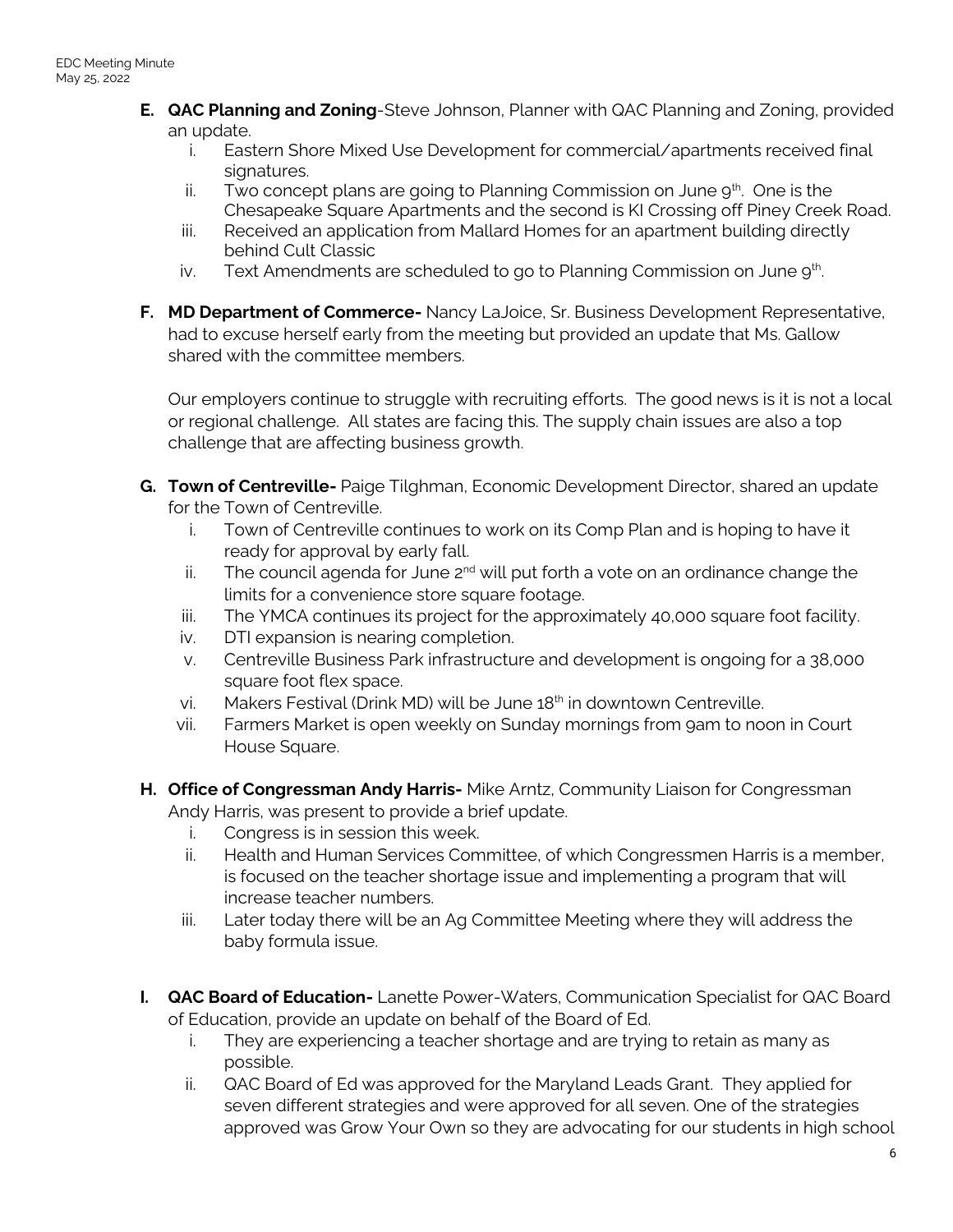to pursue teaching degrees. Adam Tolley will be sending out an email to ask what businesses think the Board of Ed needs to ask for to provide training for our students in school.

- iii. QAC and KI High Schools graduate this year on June  $1<sup>st</sup>$  and June  $2<sup>nd</sup>$ . .
- iv. Excited to announce that 8 million dollars in scholarship money was given to our seniors.
- v. KI Boys Lacrosse just won State Championship!

#### **IX. New Business**

- **A. Commercial Real Estate Market Analysis-** John Foster with SVN Miller Commercial Real Estate joined us today to share details regarding local and regional commercial real estate market trends.
	- a. Huge increase in small office space during Covid for individuals that couldn't necessarily work from home.
	- b. Rental space fees increased form \$17 a square ft. to \$25 a square ft.
	- c. Retail has stabilized quite a bit most likely due to 4 Seasons and other residential projects coming to the region.
	- d. One of the biggest transitions they have noticed is Industrial Sector with a lot of flex space and manufacturing and logistics.as Covid has completely changed the way industrial sites worked. One of our biggest assets is our location for industrial businesses to relocate from northern end of 301 in Middletown and southern end in Annapolis. With the introduction of the new 301 bypass which logistically has made it much easier for tractor trailers and even commuters. From Northern QAC you can be in Wilmington in less than 45 minutes and to Philly and Baltimore in just a little over an hour. Logistically for distribution and manufacturing that is a huge plus for our region.
	- e. There is a need for additional large business park facilities like KRM in upper county however broadband issues and infrastructure (water and sewer allocation) is a challenge. They have seen where many of the tenants are taking on the expense of the infrastructure requirements with lowered rental rates to offset the cost. Would be a huge way to grow employment numbers and add jobs.
	- f. In the last year commercial real estate has gone from  $$6$  to as much as  $$9$  per square ft. As supplies become more scarce and build outs more expensive, rental fees will continue to increase.
	- g. Recently heard a statistic that for the next 3 years Amazon has their name on 80% of the structural steel being produced in the US.

Jesse suggested that it would be beneficial to also research potential pockets of natural gas as larger commercial business while require the use of natural gas in some form. This could potentially open up more options.

**B. Beacon's Economic Resiliency Survey**-Ms. Tinelli shared and infographic flyer and details with the committee members. Queen Anne's County businesses have been asked to participate in the survey and very interested in all the statistics and information that will be gained by our involvement. Ms. Tinelli has spoken to many of our neighboring counties that